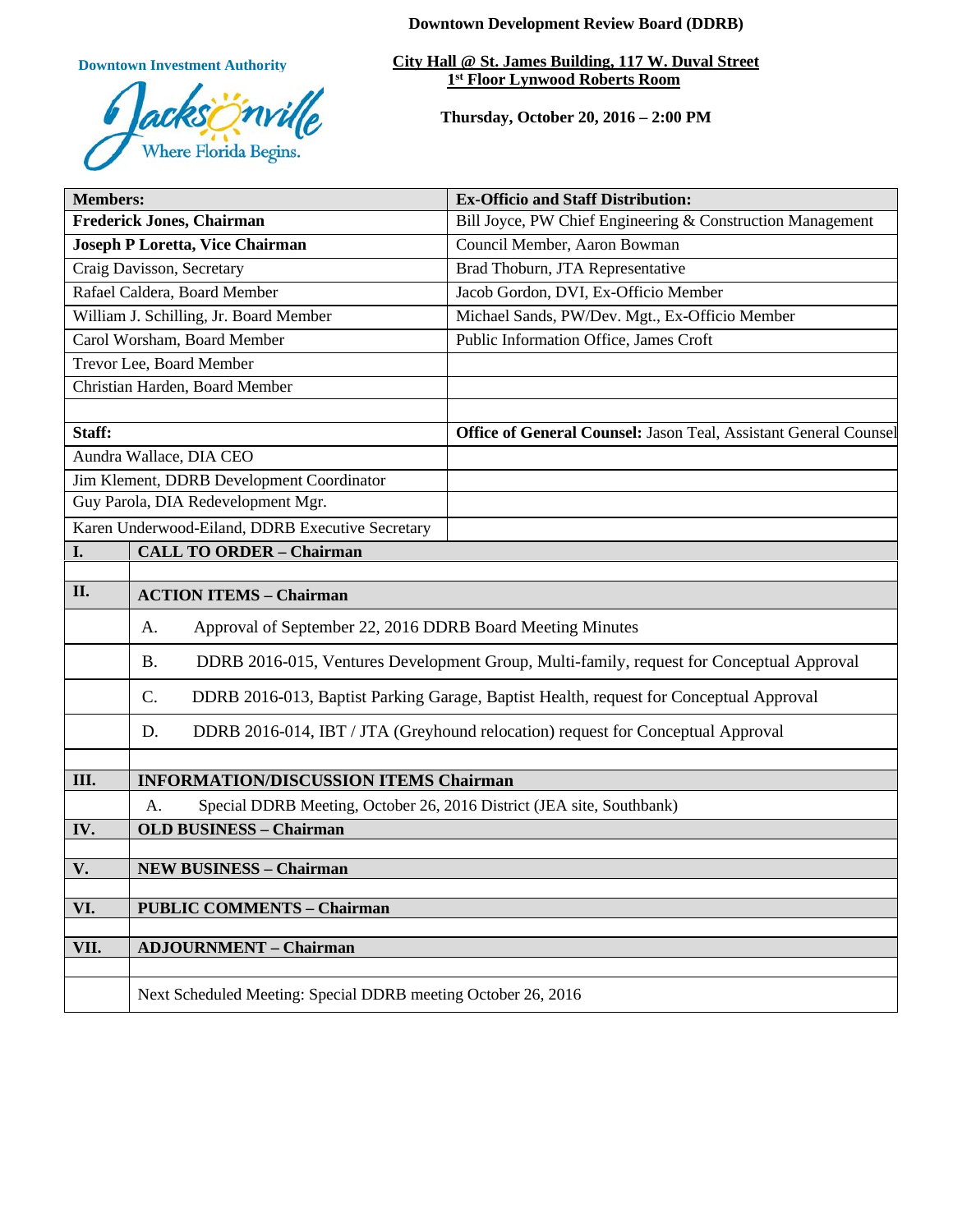

**Downtown Development Review Board (DDRB)**

**City Hall at St. James, 117 W. Duval Street Lynwood Roberts Room, 1st Floor**

*Thursday, October 20, 2016 - 2:00 p.m.*

## *MEETING* **MINUTES**

**Board Members Present: Vice** Chair J. Loretta, C. Davisson, R. Caldera, C. Harden and C. Worsham

**Board Members Not Present:** Chair F. Jones, T. Lee and Bill Schilling

**DIA Chairman Present:** Jim Bailey

**DIA Staff Present:** Guy Parola, Redevelopment Manger; Jim Klement, Development Coordinator; and Karen Underwood-Eiland, Executive Secretary

**Representing Office of City Council:** None

**Representing Office of the Mayor:** Johnny Gaffney

**Representing Office of General Counsel:** Jason Teal

# **I. CALL TO ORDER**

### **Meeting Convened: 2:11 p.m.**

Chairman Loretta convened the meeting and the attendees identified themselves for the record.

Chairman Loretta asked anyone wishing to speak on a particular project to complete a public speaker card and give to Karen. He also reminded Board Members to disclose if they had any ex-parte communication with any of the applicants presenting projects today or conflicts of interest prior to the item being addressed by the Board.

A quorum was not present at the time and moved to item B on the agenda.

## **B. DDRB 2016-015, VENTURES DEVELOPMENT GROUP, MULTI-FAMILY, REQUEST FOR CONCEPTUAL APPROVAL.**

Board Member Worsham, Vice Chairman Loretta, Board Member Davisson, Board Member Harden disclosed that they had ex-parte communications.

Jason Teal noted that this item has been advertised on the agenda for Conceptual approval, however, the determination has been made that DDRB 2016-015 will be presented as a workshop item. No formal action will be taken at today's meeting.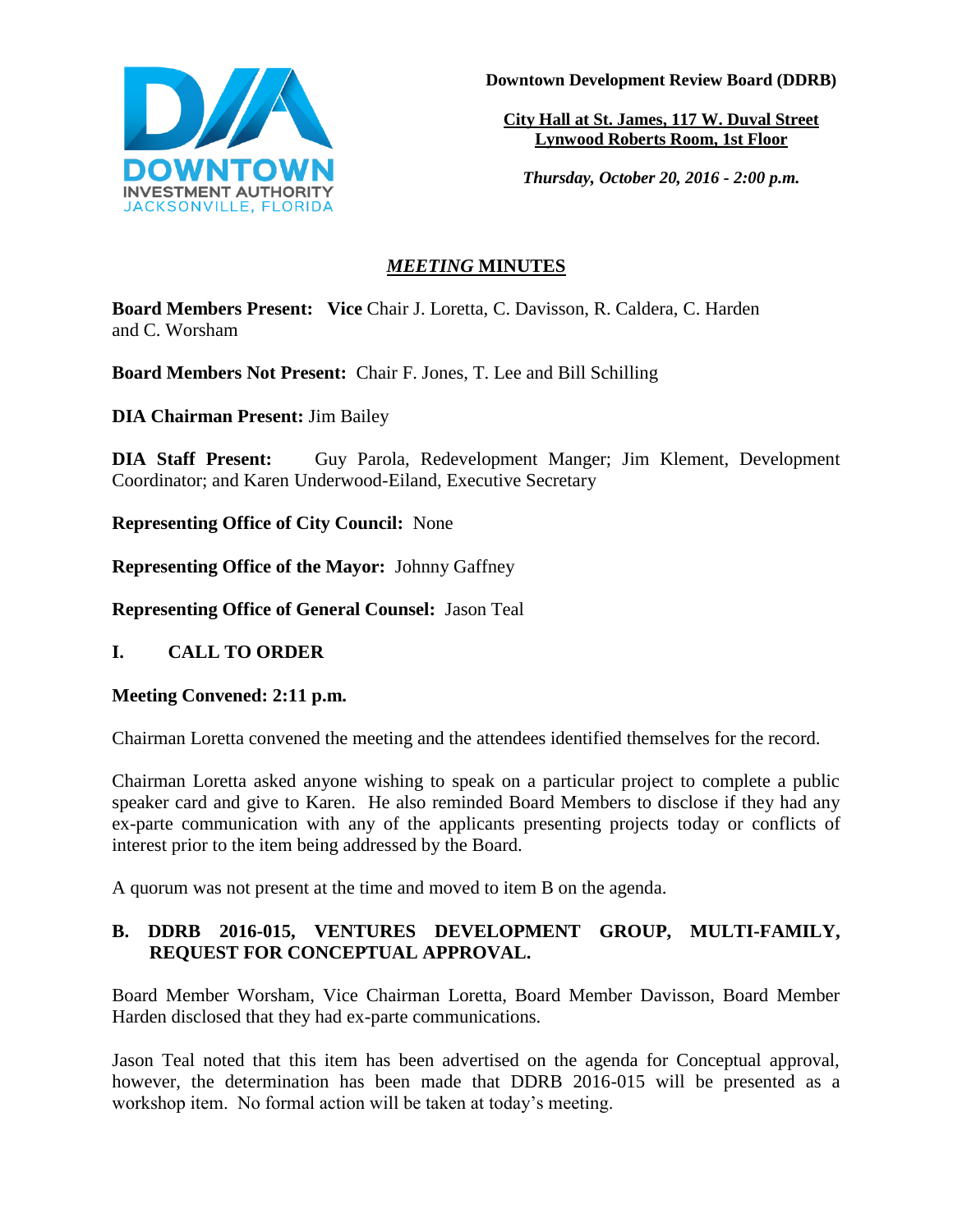Downtown Development Review Board (DDRB) – Regular Meeting Thursday, October 20, 2016 Page 2 of 6

Jim Klement reviewed the project report dated October 20, 2016 and introduced Steve Diebenow, Applicant whom provided an overview of the project. A two (2) page handout was provided to the Members showing conceptual elevations with a wrap around the garage.

The floor was opened and closed for public comments (there were no comments from the public).

Comments from the Board Members:

- New design for the elevation that was submitted. Redevelopment goals stated were to establish a waterfront design framework to experience a sense of place. Handout a little more astatically pleasing from the riverfront and should be discussed at the workshop.
- The neighboring property adjacent office buildings are the only properties that would connect with the property from the Riverwalk. Provide safe connection to the employer. Diebenow has not had any conversations with owner of Aetna Building and he stated it was a great suggestion.
- The original renderings of the parking garage wall and the proximity as walking back to the Riverwalk goal for pedestrian engagement. The other parking garage on the agenda has done a great deal of layering and stepping back with architectural treatment of the façade along the River is very important along the Aetna site. Concerns on the closeness and proximity of the garage setbacks need review.
- No issue with seeing building heights in downtown. No one present to speak from Aetna today. No issue with public or Riverwalk in engagement of the site. Having some kind of study of Baptist Hospital has done on the edge shown in the context would be helpful for positive comments. Mr. Diebenow stated that conversations will be starting with Baptist as well as the Owners of the Aetna building. The railroad tracks are challenging.
- Pedestrian access in the Riverwalk, with the parking is dedicated for public use on the Riverwalk. Mr. Diebenow stated that they had conversations about that and working on figuring out how to do it.
- Does the project reconstruct or refurbish that area of the Riverwalk or does it stay as it is. Mr. Diebenow responded that it is currently eight (8) feet wide and the DIA requires extending to twelve feet wide.

Board Member Caldera arrived at 2:36 p.m.

- Suggested to reduce the fire lane from 24 to 22 for more options. Currently leased 100 parking spaces to Aetna and would like an understanding of how that lease agreement affects their parking requirement. Review the entire board walk with the new material that may drop from 12 feet down 10 feet; but may maintain that same design style for the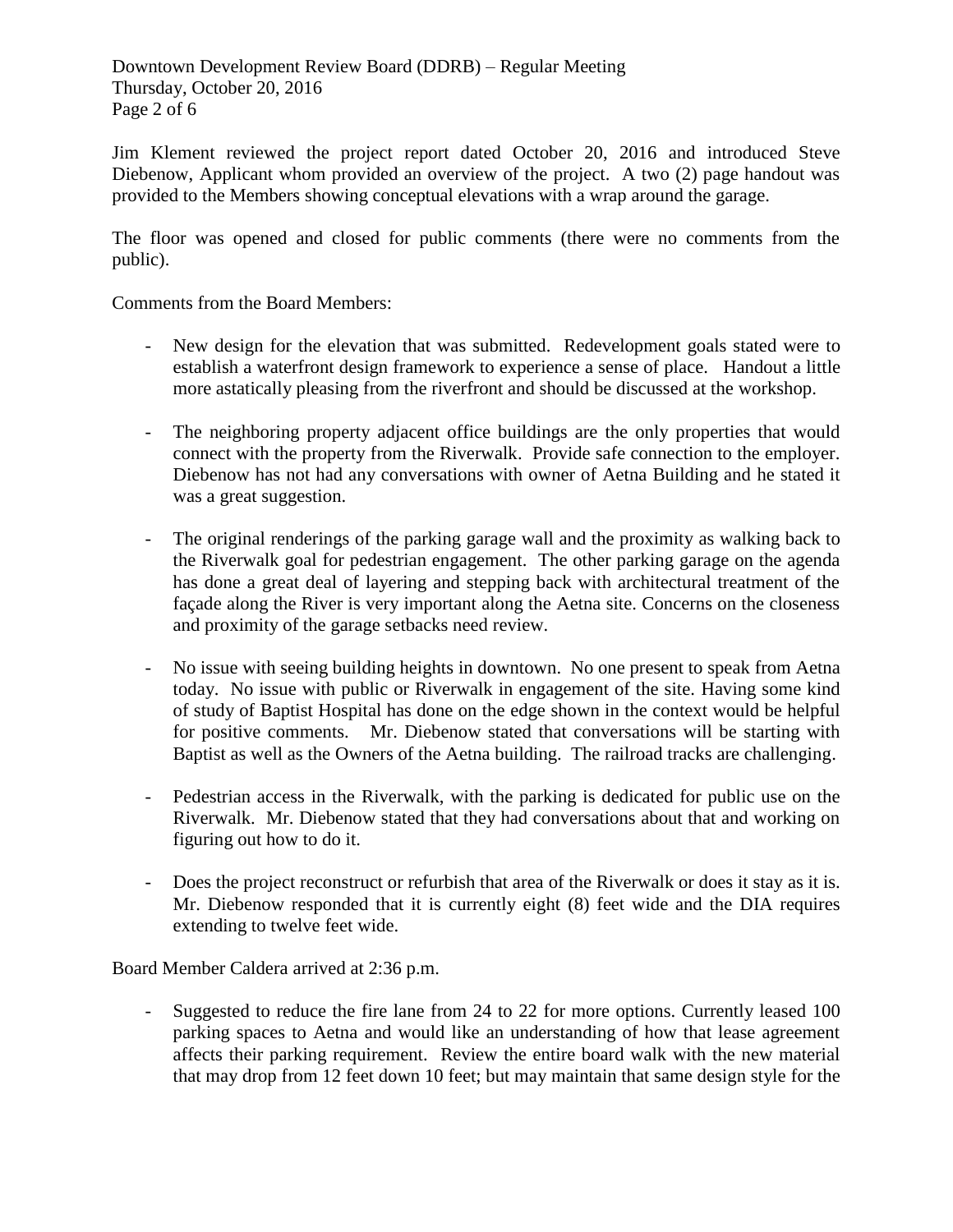Downtown Development Review Board (DDRB) – Regular Meeting Thursday, October 20, 2016 Page 3 of 6

> sidewalk walking down to a parking lot to Prudential. Updated graphics provide a feeling of rock climbing.

- Board Member Caldera stated that he had ex-parte with the applicant.
- Great location. Big buildings are needed downtown. Parking lot is complicated with the project.

Chairman Loretta postponed DDRB Application 2016-015 for a workshop and to work with staff for a date/time. Mr. Diebenow will take the comments shared today and will resubmit a package in advance to the workshop for review.

## **C. DDRB 2016-013, BAPTIST PARKING GARAGE, BAPTIST HEALTH, REQUEST FOR CONCEPTUAL APPROVAL**

Mr. Klement reviewed the project report dated October 20, 2016, described as Baptist Medical Center Lot A., parking garage. A workshop was assigned on August 25, 2016 and ideas and concepts were shared with the Board. The staff report included a deviation request for the parking that was not applicable.

Franklin Brooks, Freeman White Senior Advisor; representing Baptist Health provided a presentation.

Comments from the Board Members:

- Focus on the South elevation as it would draw a lot of visuals from 95.
- No problem reducing the landscaping on the side of the entrance ramp up to 95 on Gary Street. Additional landscaping along relocated Baptist parkway by cross street or next to garage to soften the edge.
- Horizontal panels with different elevations.
- Clarification was needed regarding pedestrian access on San Marco.
- Sidewalk Entrance to Baptist way and Gary Street

Jeff Harbinger, ETM was also present to discuss sidewalk.

**A MOTION WAS MADE BY BOARD MEMBER DAVISSION AND SECONDED BY BOARD MEMBER HARDEN APPROVING DDRB APPLICATION 2016-013 REQUESTED CONCEPTUAL DEVELOPMENT PLANS FOR THE PROPOSED BAPTIST MEDICAL CENTER, LOT A. PARKING GARAGE, LOCATED ON PALM AVENUE, GARY STREET, PRUDENTAL STREET AND SAN MARCO BOULEVARD WITH THE FOLLOWING CONDITIONS:**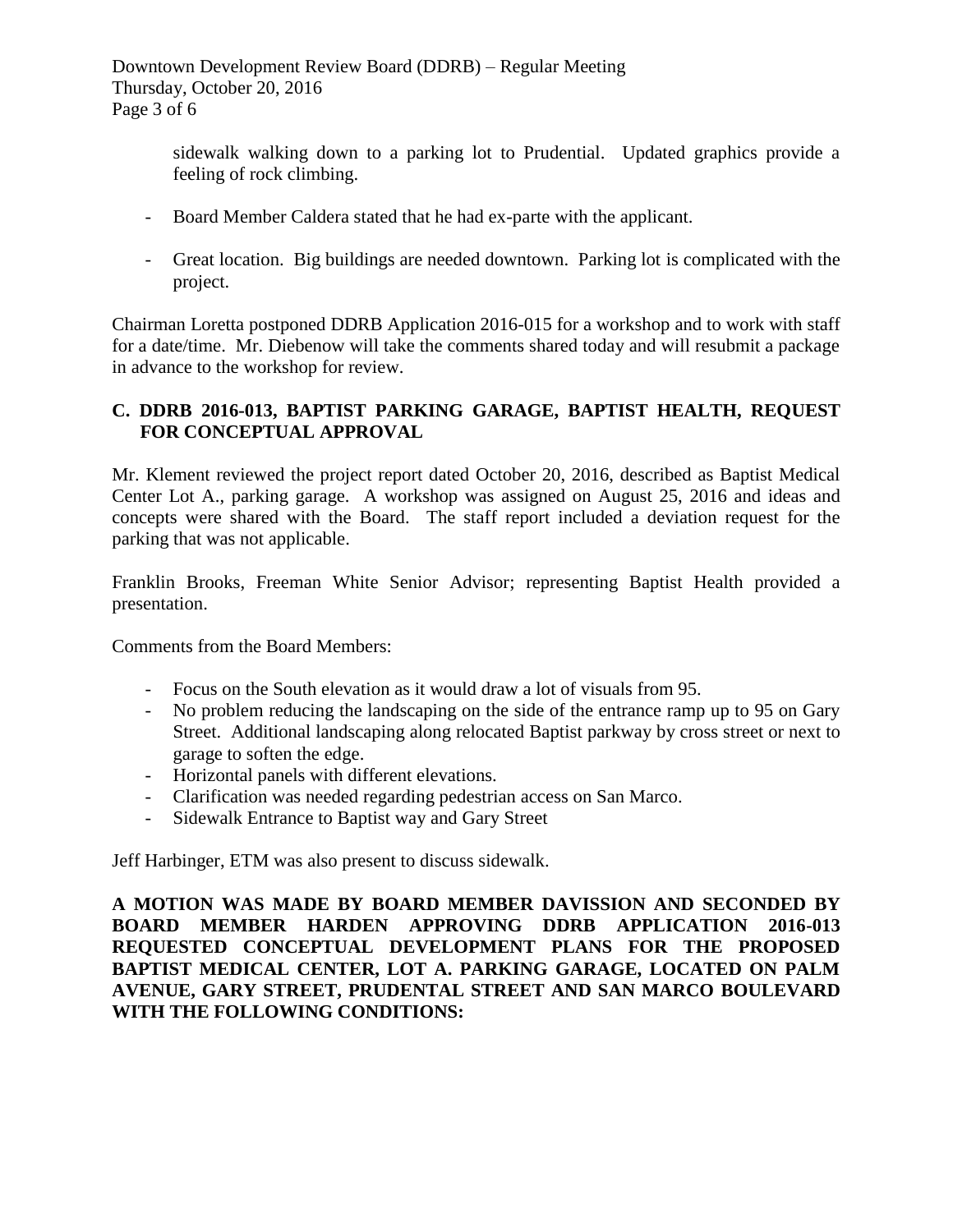- **1. The developer shall receive a deviation from** *Sec. 656.361.13.-Entrances* **to not provide entrances to the building from San Marco Boulevard prior to Final Approval from the DDRB.**
- **2. The developer shall receive a deviation from** *Sec.656.361.14.-River Views and Height of Buildings and Structures* **to allow the height of the building to exceed the maximum height requirements of the underlying zoning district permitting an overall building height of 89 feet prior to Final Approval from the DDRB.**
- **3. The developer shall receive a deviation from** *Sec.656.361.17 Surface Parking, Trash, Storage, and Loading Area Screening and Landscaping Requirements* **to allow a permanent vinyl coated chain link fence along the rail right of way in lieu of a the wrought iron style fence prior to Final Approval from the DDRB.**
- **4. The developer shall receive a deviation from** *Sec. 656.361.20.- Streetscape Design Standards* **to provide an alternative streetscape design so as to reduce the required landscape requirements along Gary Street and San Marco Boulevard prior to Final Approval from the DDRB.**
- **6. Additionally, the DDRB suggested the developer investigate the opportunity for additional building design treatment on the façades of the building facing San Marco Boulevard, Gary Street and Prudential Drive. Also, review options for the travel lane pedestrian movements along Baptist Way as well as landscape improvements that may provide additional buffering treatment.**

### **THE MOTION PASSED UNANIMOUSLY 5-0.**

### **D. DDRB 2016-014 IBT/JTA (GREYHOUND RELOCATION) REQUEST FOR CONCEPTUAL APPROVAL**

Jim Klement reviewed the project report dated October 20, 2016.

Aaron McDaniel, Michael Baker International Civil Engineer Director, and Altin Haxhaj, Architect at Michael Baker International provided a presentation.

The floor was opened and closed for public comments (there were no comments from the public).

Comments from the Board Members:

- West elevation need evaluation
- Streetscape design as coming in is one of the major entrances to downtown and would like to see the delineated a little more.
- Would like to see topographic elevations  $+2+4+6$  for final approval.
- Bio-swales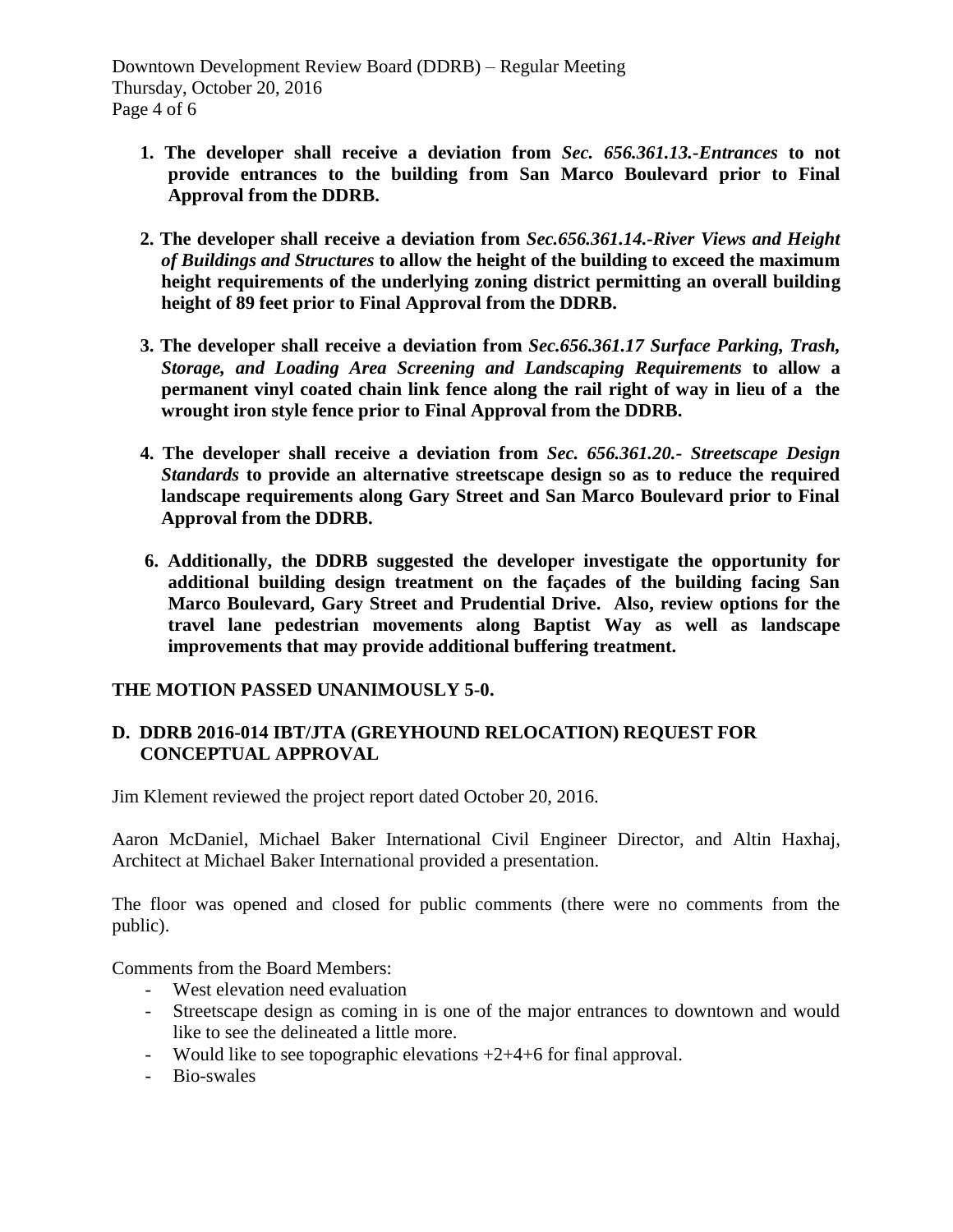Downtown Development Review Board (DDRB) – Regular Meeting Thursday, October 20, 2016 Page 5 of 6

**A MOTION WAS MADE BY BOARD MEMBER CALDERA AND SECONDED BY BOARD MEMBER DAVISSON APPROVING DDRB 2016-014 REQUESTED CONCEPTUAL DEVELOPMENT PLANS FOR THE PROPOSED JRTC – INTERCITY BUS TERMINAL LOCATED ON HOUSTON, STUART, AND FORSYTH STREETS WITH THE FOLLOWING CONDITIONS:**

- **1. The developer shall receive a deviation from** *Sec. 656.361.13.-Entrances* **to not provide to the building from Stuart Street prior to Final Approval from the DDRB.**
- **2. The developer shall receive a deviation from** *Sec.656.361.16.-Off-Street Parking Overlay* **to reduce the required parking to zero spaces prior to Final Approval from the DDRB.**
- **3. The developer shall receive a from** *Sec.656.361.17 Surface Parking, Trash, Storage, and Loading Area Screening and Landscaping Requirements* **addressing a) screening the onsite bus parking fronting Houston and Stuart Streets, b) dumpster storage, and c) onsite fuel storage, prior to Final Approval from the DDRB.**
- **4. The developer shall receive a deviation from** *Sec.656.361.18***. -** *Transparency* **to provide less than the required 50% transparency requirement for façade treatment on street frontage (Stuart and Forsyth Streets) prior to Final Approval from the DDRB.**
- **5. The developer shall receive a deviation from** *Sec. 656.361.20.- Streetscape Design Standards* **to provide an alternative streetscape design, including Bio-Swales, on Stuart, and Forsyth Street frontage and landscape and paving treatment on all street frontage. The board encouraged complete landscape design information that includes plant material selection and addressing hardscape, lighting and street furniture.**
- **6. Additionally, the DDRB suggested the developer evaluate the opportunity for additional building design treatment on the West façade facing I-95 and the East façade facing Stuart Street. Also, the DDRB suggested the developer clarify the pedestrian movement and engagement along Forsyth and Stuart Streets as well as a stronger celebration of the entrance. The DDRB also offered comments noting the importance of "wayfinding" as a design element. The developer should present clear pedestrian and vehicle circulation destinations within the overall context for the specific site and area developments.**

### **THE MOTION PASSED UNANIMOUSLY 5-0**

### **A. APPROVAL OF SEPTEMBER 22, 2016 DDRB BOARD MEETING MINUTES.**

Board Member Davisson stated that what was presented was commercial regarding U-Haul. A correction was made on page 4 of 5.